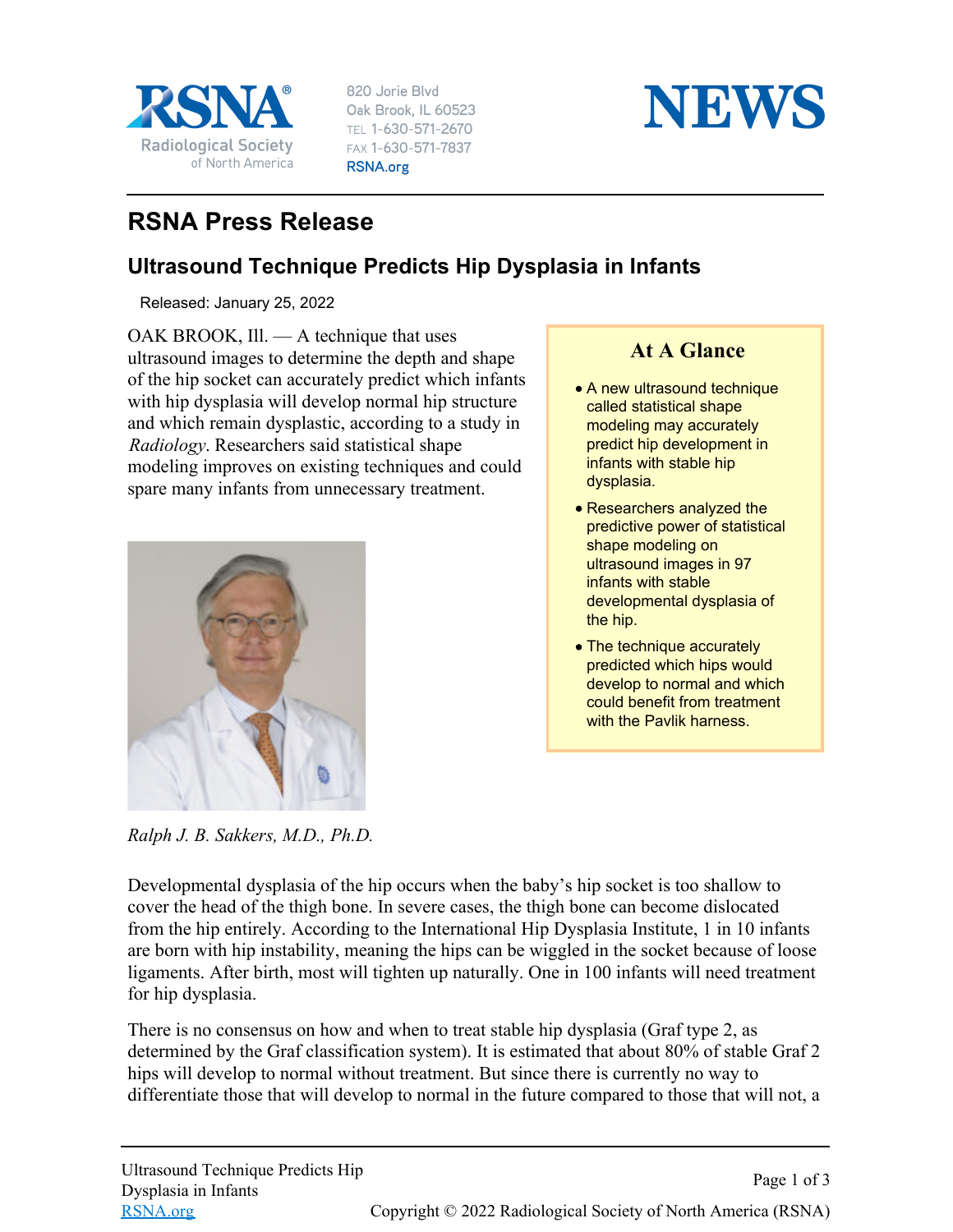large percentage of stable cases are likely to be overtreated, according to study senior author Ralph J. B. Sakkers, M.D., Ph.D., from the Department of Orthopedic Surgery at the University Medical Center Utrecht in Utrecht, the Netherlands. Overtreatment has significant drawbacks.

"The most important negative consequences of overtreatment are the financial and logistical burdens for parents and society," Dr. Sakkers said. "Medical consequences of overtreatment are relatively rare, but the risk is not zero. If there is a rare medical consequence this would probably be avascular necrosis of the hip due to non-proper use of the treatment device."

Avascular necrosis is a disease that results from the temporary or permanent loss of blood supply to the bone.

The Graf classification system is commonly used to evaluate hip dysplasia, but it has limitations. Patients are classified into groups based on acetabular angle appearance on ultrasound images. This angle is derived from the depth and shape of the socket of the hip bone where the head of the femur fits. The Graf system is reported to have a high variability and low agreement in all reported hip dysplasia metrics, and the ultrasound image quality and anatomic appearance of the hip can be affected by probe positioning.

Statistical shape modeling with ultrasound is an alternative method that quantifies the shape of the image of the hip with multiple reference points that each have an X and an Y coordinate in the 2D ultrasound image. It offers potential advantages over existing predictive models.

"By quantifying the shape of the image of the hip with statistical shape modeling, significantly more data are extracted from the ultrasound images as compared to the current methods used," Dr. Sakkers said.

For the study, Dr. Sakkers and colleagues analyzed the predictive power of the technique in 97 infants with stable developmental dysplasia of the hip.

They developed statistical shape modeling on baseline ultrasound images and then correlated the model with persistent hip dysplasia on ultrasound after 12 weeks follow-up and residual hip dysplasia on pelvic X-rays around the age of one year.

The results showed that statistical shape modeling accurately predicted which hips developed to normal or remained dysplastic. It also identified hips that benefitted from treatment with the Pavlik harness, a soft splint that encourages normal development of the hip socket.

Although more research is needed to validate the proof of concept, the study findings support a future role for statistical shape modeling in the clinic.

"The method could be automated after validation, similarly to the current automated determination of the skeletal age on X-rays of the hand," Dr. Sakkers said.

The researchers hope to prove the robustness of the method with additional research in other patient populations with stable hip dysplasia according to the Graf classification.

# # #

"Statistical Shape Modeling of US Images to Predict Hip Dysplasia Development in Infants." Collaborating